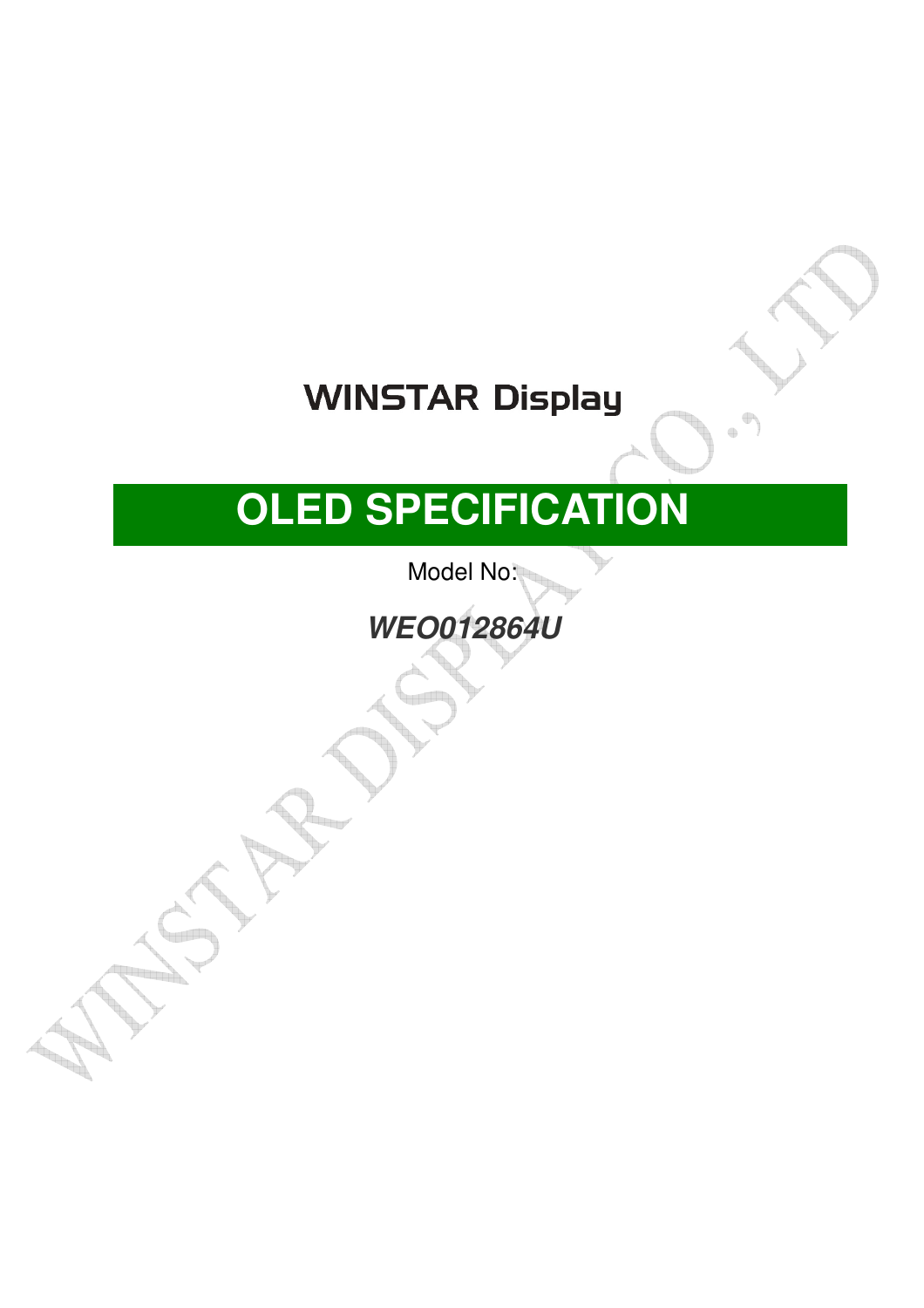### General Specification

| Item                 | <b>Dimension</b>                               | <b>Unit</b> |  |  |  |
|----------------------|------------------------------------------------|-------------|--|--|--|
| Dot Martix           | 128 x 64 Dots                                  |             |  |  |  |
| Module dimension     | $73.0 \times 41.86 \times 2.01$                | mm          |  |  |  |
| <b>Active Area</b>   | $61.41 \times 30.69$                           | mm          |  |  |  |
| <b>Pixel Size</b>    | $0.45 \times 0.45$                             | mm          |  |  |  |
| <b>Pixel Pitch</b>   | $0.48 \times 0.48$                             | mm          |  |  |  |
| <b>Display Mode</b>  | <b>Passive Matrix</b>                          |             |  |  |  |
| <b>Display Color</b> | Monochrome                                     |             |  |  |  |
| <b>Drive Duty</b>    | $1/64$ Duty                                    |             |  |  |  |
| IC                   | <b>SSD1357</b>                                 |             |  |  |  |
| Interface            | 8-bits 6800 and 8080 parallel, 4-line SPI, I2C |             |  |  |  |
| Size                 | 2.7 inch                                       |             |  |  |  |

**11" WINSTAR** 

<u> Timba</u>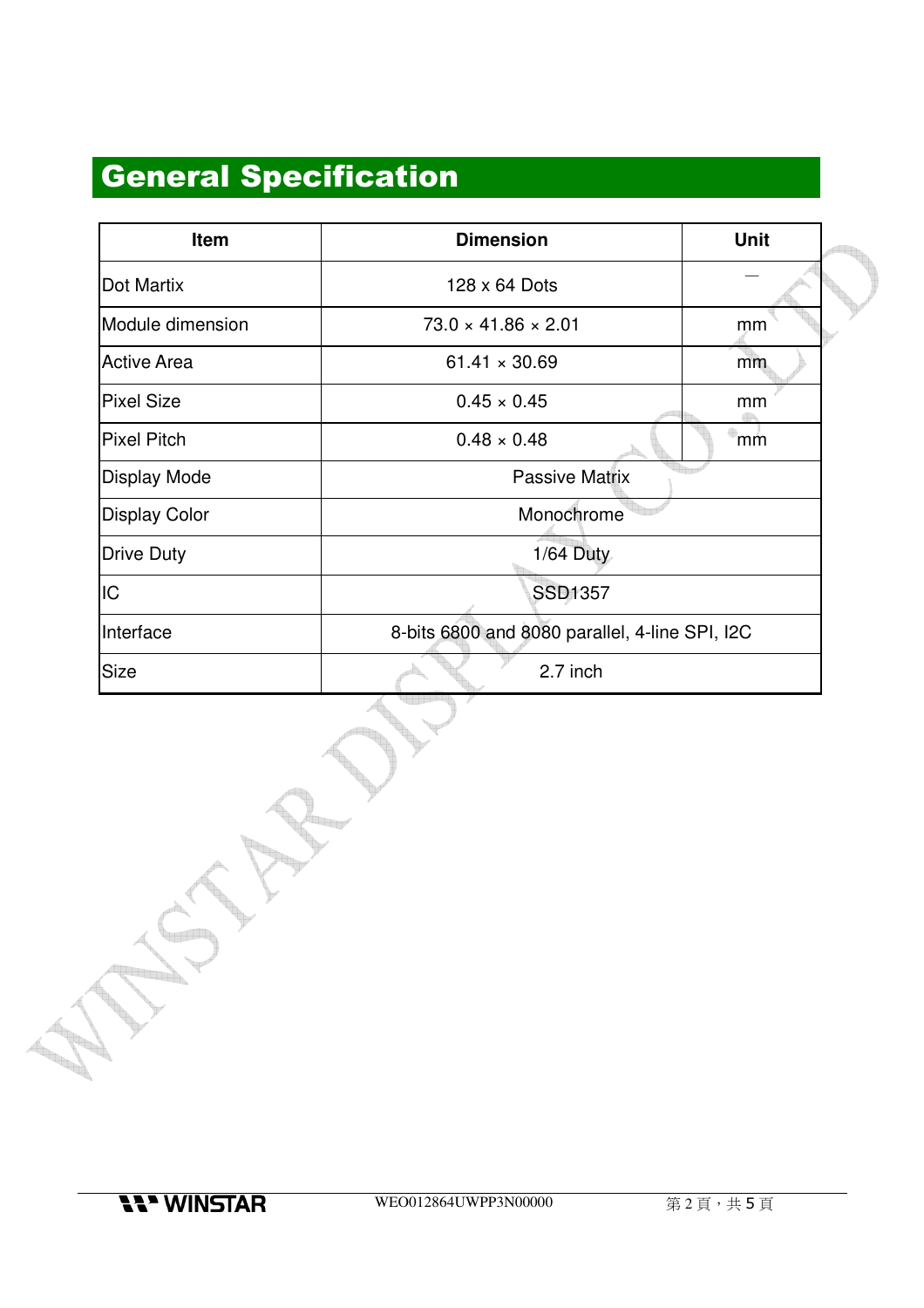#### Contour Drawing & Block Diagram

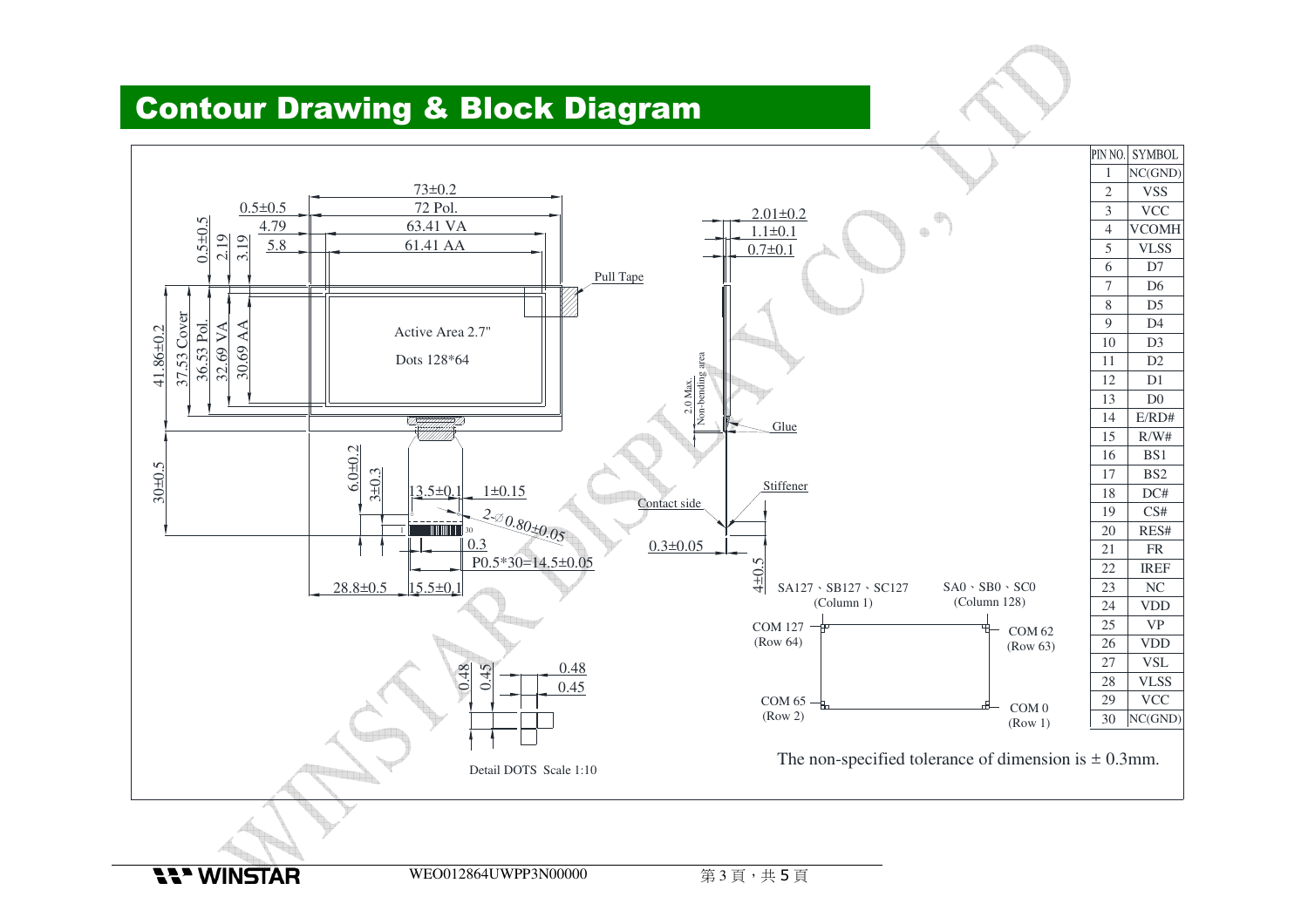### Interface Pin Function

| No.                     | <b>Symbol</b> | <b>Function</b>                                                                                                                                                                                                                                                                                                                                                                                                                                                                                                                                  |  |  |  |
|-------------------------|---------------|--------------------------------------------------------------------------------------------------------------------------------------------------------------------------------------------------------------------------------------------------------------------------------------------------------------------------------------------------------------------------------------------------------------------------------------------------------------------------------------------------------------------------------------------------|--|--|--|
| 1                       |               | NC(GND)   No connection.                                                                                                                                                                                                                                                                                                                                                                                                                                                                                                                         |  |  |  |
| $\mathbf{2}$            | <b>VSS</b>    | Ground of Logic Circuit.<br>This is a ground pin. It also acts as a reference for the logic pins.<br>It must be connected to external ground.                                                                                                                                                                                                                                                                                                                                                                                                    |  |  |  |
| 3                       | <b>VCC</b>    | Power supply for panel driving voltage. This is also the most positive<br>power voltage supply pin.                                                                                                                                                                                                                                                                                                                                                                                                                                              |  |  |  |
| $\overline{\mathbf{4}}$ | <b>VCOMH</b>  | Voltage Output High Level for COM Signal.<br>This pin is the input pin for the voltage output high level for COM<br>signals.<br>A tantalum capacitor should be connected between this pin and VSS.                                                                                                                                                                                                                                                                                                                                               |  |  |  |
| 5                       | <b>VLSS</b>   | <b>Ground of Analog Circuit</b><br>These are the analog ground pins. They should be connected to VSS<br>externally.                                                                                                                                                                                                                                                                                                                                                                                                                              |  |  |  |
| $6 - 13$                | D7~D0         | These pins are bi-directional data bus connecting to the MCU data bus.<br>Unused pins are recommended to tie LOW.<br>When serial interface mode is selected, D0 will be the serial clock input:<br>SCLK; D1 will be the serial data input: SDIN and D2 should be kept NC.<br>When I2C mode is selected, D2, D1 should be tied together and serve<br>as SDAout,<br>SDAin in application and D0 is the serial clock input, SCL.                                                                                                                    |  |  |  |
| 14                      | E/RD#         | This pin is MCU interface input.<br>When 6800 interface mode is selected, this pin will be used as the<br>Enable (E) signal.<br>Read/write operation is initiated when this pin is pulled HIGH and the<br>chip is selected.<br>When 8080 interface mode is selected, this pin receives the Read<br>(RD#) signal. Read operation is initiated when this pin is pulled LOW<br>and the chip is selected.<br>When serial or I2C interface is selected, this pin must be connected to<br>VSS.                                                         |  |  |  |
| 15                      | R/W#          | This pin is read / write control input pin connecting to the MCU<br>linterface.<br>When 6800 interface mode is selected, this pin will be used as<br>Read/Write (R/W#) selection input. Read mode will be carried out when<br>this pin is pulled HIGH and write mode when LOW.<br>When 8080 interface mode is selected, this pin will be the Write (WR#)<br>input. Data write operation is initiated when this pin is pulled LOW and<br>the chip is selected.<br>When serial or I2C interface is selected, this pin must be connected to<br>VSS. |  |  |  |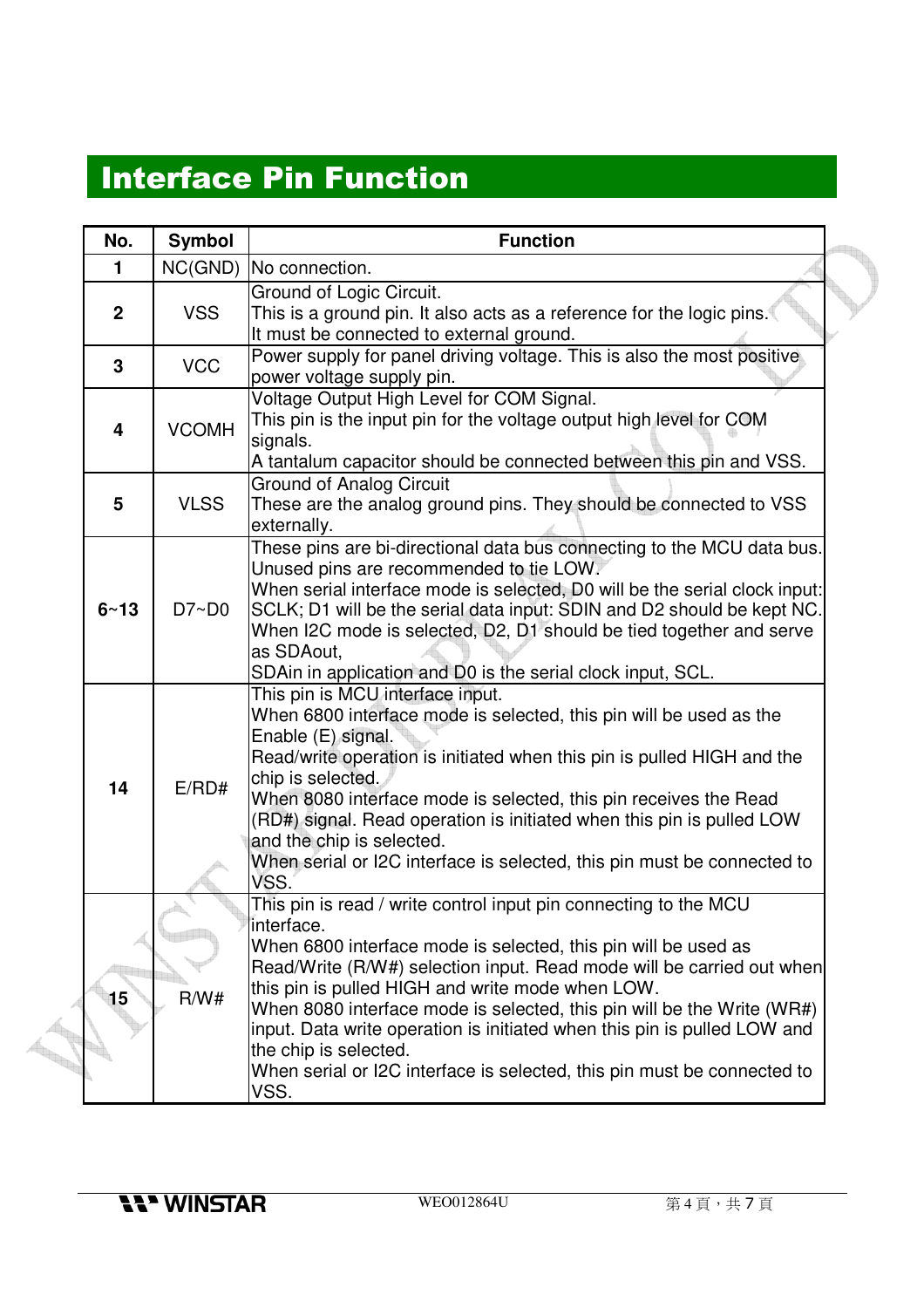|                                                                                                                                                                                                                                                                                                                                                                                                           |                                                                                   |                 | <b>Communicating Protocol Select.</b>                                                                                                                                                                                                                                                         |                 |                 |  |  |  |
|-----------------------------------------------------------------------------------------------------------------------------------------------------------------------------------------------------------------------------------------------------------------------------------------------------------------------------------------------------------------------------------------------------------|-----------------------------------------------------------------------------------|-----------------|-----------------------------------------------------------------------------------------------------------------------------------------------------------------------------------------------------------------------------------------------------------------------------------------------|-----------------|-----------------|--|--|--|
|                                                                                                                                                                                                                                                                                                                                                                                                           |                                                                                   |                 | These pins are MCU interface selection input. See the following table:                                                                                                                                                                                                                        |                 |                 |  |  |  |
|                                                                                                                                                                                                                                                                                                                                                                                                           | 16                                                                                | BS <sub>1</sub> |                                                                                                                                                                                                                                                                                               | BS <sub>1</sub> | BS <sub>2</sub> |  |  |  |
|                                                                                                                                                                                                                                                                                                                                                                                                           | 17                                                                                | BS <sub>2</sub> | 12C                                                                                                                                                                                                                                                                                           |                 | $\mathbf 0$     |  |  |  |
|                                                                                                                                                                                                                                                                                                                                                                                                           |                                                                                   |                 | 4-wire Serial                                                                                                                                                                                                                                                                                 | 0               | $\mathbf 0$     |  |  |  |
|                                                                                                                                                                                                                                                                                                                                                                                                           |                                                                                   |                 | 8-bit 8080 Parallel                                                                                                                                                                                                                                                                           |                 | 1               |  |  |  |
|                                                                                                                                                                                                                                                                                                                                                                                                           |                                                                                   |                 | 8-bit 6800 Parallel                                                                                                                                                                                                                                                                           | $\Omega$        |                 |  |  |  |
| This pin is Data/Command control pin connecting to the MCU.<br>When the pin is pulled HIGH, the data at D[7:0] will be interpreted as<br>data.<br>When the pin is pulled LOW, the data at D[7:0] will be transferred to a<br>18<br>D/C#<br>command register.<br>In I2C mode, this pin acts as SA0 for slave address selection.<br>When 3-wire serial interface is selected, this pin must be connected to |                                                                                   |                 |                                                                                                                                                                                                                                                                                               |                 |                 |  |  |  |
|                                                                                                                                                                                                                                                                                                                                                                                                           |                                                                                   |                 | VSS.                                                                                                                                                                                                                                                                                          |                 |                 |  |  |  |
|                                                                                                                                                                                                                                                                                                                                                                                                           | 19                                                                                | CS#             | <b>Chip Select</b><br>This pin is the chip select input. The chip is enabled for MCU<br>communication only<br>when CS# is pulled low.                                                                                                                                                         |                 |                 |  |  |  |
|                                                                                                                                                                                                                                                                                                                                                                                                           |                                                                                   |                 | This pin is reset signal input.                                                                                                                                                                                                                                                               |                 |                 |  |  |  |
|                                                                                                                                                                                                                                                                                                                                                                                                           | When the pin is pulled LOW, initialization of the chip is executed.<br>20<br>RES# |                 |                                                                                                                                                                                                                                                                                               |                 |                 |  |  |  |
|                                                                                                                                                                                                                                                                                                                                                                                                           |                                                                                   |                 | Keep this pin pull HIGH during normal operation.                                                                                                                                                                                                                                              |                 |                 |  |  |  |
|                                                                                                                                                                                                                                                                                                                                                                                                           | 21                                                                                | <b>FR</b>       | Frame Frequency Triggering Signal<br>This pin will send out a signal that could be used to identify the driver<br>status.<br>Nothing should be connected to this pin. It should be left open<br>individually.                                                                                 |                 |                 |  |  |  |
|                                                                                                                                                                                                                                                                                                                                                                                                           | 22                                                                                | <b>IREF</b>     | This pin is the segment output current reference pin.<br>IREF is supplied externally.                                                                                                                                                                                                         |                 |                 |  |  |  |
|                                                                                                                                                                                                                                                                                                                                                                                                           | 23                                                                                | N.C.            | <b>Reserved Pin</b><br>The N.C. pin between function pins is reserved for compatible and<br>flexible design.                                                                                                                                                                                  |                 |                 |  |  |  |
|                                                                                                                                                                                                                                                                                                                                                                                                           | 24                                                                                | <b>VDD</b>      | Power Supply for I/O Pin.<br>This pin is a power supply pin of I/O buffer. It should be connected to<br>VCI or external source. All I/O signal should have VIH reference to<br>VDDIO. When I/O signal pins (BS0~BS1, D0~D7, control signals) pull<br>high, they should be connected to VDDIO. |                 |                 |  |  |  |
|                                                                                                                                                                                                                                                                                                                                                                                                           | 25                                                                                | VP              | Power Supply for Core Logic Circuit<br>This is a voltage supply pin. It can be supplied externally (within the<br>range of 2.4~2.6V) or regulated internally from VCI. A capacitor should<br>be connected between this pin & VSS under all circumstances.                                     |                 |                 |  |  |  |
|                                                                                                                                                                                                                                                                                                                                                                                                           | 26 <sup>°</sup>                                                                   | <b>VDD</b>      | Power Supply for Operation.<br>This is a voltage supply pin. It must be connected to external source &<br>always be equal to or higher than VDD & VDDIO.                                                                                                                                      |                 |                 |  |  |  |
|                                                                                                                                                                                                                                                                                                                                                                                                           | 27                                                                                | <b>VSL</b>      | Voltage Output Low Level for SEG Signal<br>This is segment voltage (output low level) reference pin.<br>This pin has to connect with resistor and diode to ground (details<br>depends on application).                                                                                        |                 |                 |  |  |  |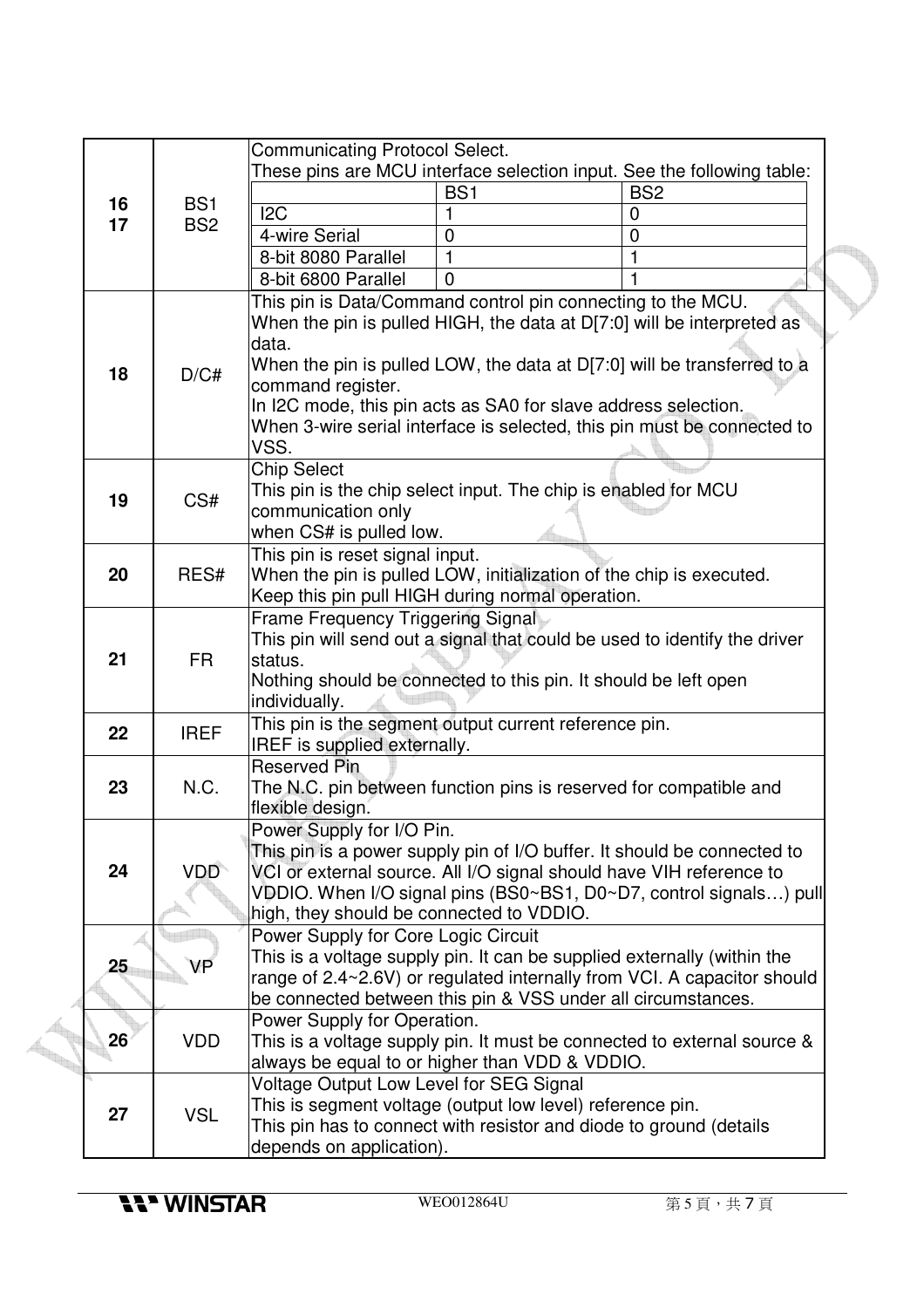| 28 | <b>VLSS</b> | Ground of Analog Circuit<br>These are the analog ground pins. They should be connected to VSS<br>externally.                            |  |
|----|-------------|-----------------------------------------------------------------------------------------------------------------------------------------|--|
| 29 | <b>VCC</b>  | Power Supply for OEL Panel<br>These are the most positive voltage supply pin of the chip. They must<br>be connected to external source. |  |
| 30 |             | NC(GND)   No connection                                                                                                                 |  |

<u>i i in</u>

4  $\oplus$